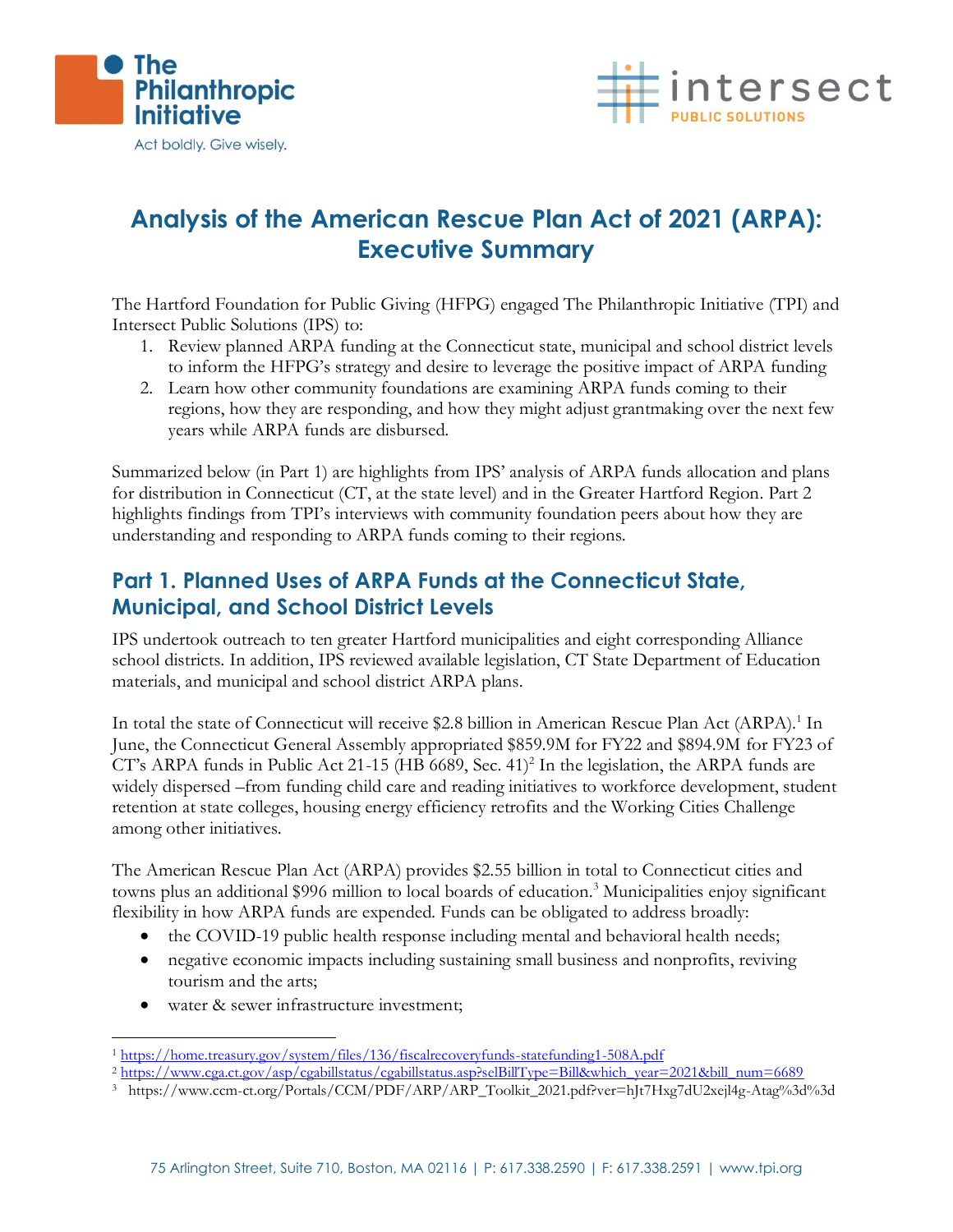- broadband infrastructure investment; and,
- lost revenue replacement.

The municipalities surveyed are committed to a thoughtful, deliberative process that maximizes the ARPA funds' positive impact on the residents in their community. Having learned from the American Recovery and Reinvestment Act (ARRA) experience, municipalities are working to avoid spending ARPA funds on initiatives that will establish long term funding obligations or present a fiscal cliff in the coming years. No community wants to waste this rare investment opportunity.

- The majority of municipalities interviewed are focused on investing in infrastructure, spurring economic development, supporting small businesses and non-profits, providing mental health services and engaging with their local arts and culture community. Some municipalities are looking to make available a portion of ARPA funds as competitive grants.
- Most communities indicated that they have significant capital infrastructure needs that were previously out of reach. ARPA funds are helping to re-prioritize what is possible.
- Municipalities are suddenly resource-rich and while needs have been identified, they often don't know how to achieve the outcomes they seek. Providing technical expertise in program design, grant management, evaluation and reporting as well as assisting with capacity-building may be beneficial space for the Foundation to partner with municipalities and leverage its funding.

In addition to the municipal and state ARPA funds, the Connecticut State Department of Education (CSDE) and the state's local education agencies (LEAs) are recipients of \$1.1 billion in American Rescue Plan – Elementary and Secondary School Emergency Relief (ARP-ESSER) funds. \$996 million must be distributed to local school districts, while \$110 million will be retained for CSDE's needs.

CSDE's priority is to maximize both the near-term and long-term impact of the ARP-ESSER federal funds with (1) one-time, self-sustaining investments and (2) investments that can have a measurable impact. The CSDE will invest \$33 million to measure the impacts of these initiatives with the CT COVID-19 Education Research Collaborative (CCERC).

CSDE will invest the remaining \$77 million in a range of resources to assist school districts in addressing learning loss specifically. Investments include: (1) statewide model curricula with high quality instruction materials, (2) online/digital platforms for accelerated learning and credit recovery, (3) high-dosage tutoring grants, (4) educator support, recruitment, and retention, (5) supporting students with disabilities in every district, (6) supporting English learners, (7) supporting youth in the criminal justice system, and (8) college advising resources for high needs high school students.

Like the CSDE, every LEA is focused on one-time expenditures and avoiding any future funding cliff. Several LEAs are also working collaboratively with their municipalities to address capital needs. Across the school districts IPS engaged, the spending priorities were largely consistent addressing:

- learning loss;
- the mental health needs of students;
- chronic absenteeism and student re-engagement;
- social-emotional learning and support; and,
- investing in facility improvements like HVAC and air filtration to improve indoor air quality.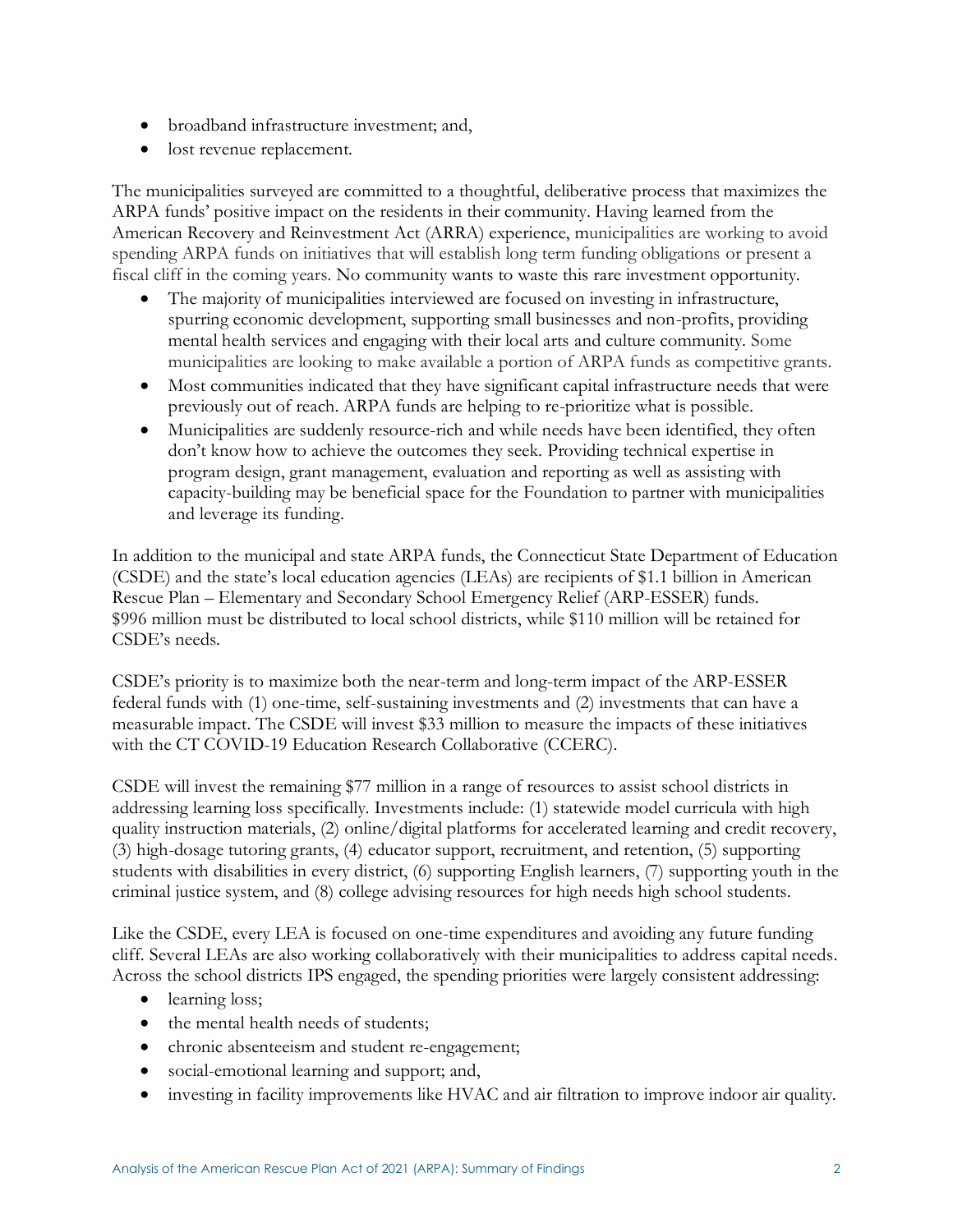Alliance district superintendents are grateful for the ongoing partnership and support they have received from the Foundation. Parent training and support, early care and delivering workforce opportunities and pathways for students age 16-20 were all noted as gaps, and therefore opportunities for investment and partnership. Others noted the benefits of previous best practice convenings for Alliance districts, and suggested that a convening on lessons learned in the pandemic and recovery may be useful.

## **Part 2. Community Foundation Peer Analysis**

TPI conducted telephone interviews with the following leaders from eight peer community foundations during August and September 2021:

- Boston Foundation Keith Mahoney, Vice President, Communications & Public Affairs
- Community Foundation for Greater Buffalo Cara Matteliano, Senior Director, Policy & Strategy Partnerships
- Essex County Community Foundation Beth Francis, Chief Executive Officer; Stratton Lloyd, Chief Operating Officer; Carol Lavoie-Schuster, Vice President for Grants
- New York Community Trust Shawn Moorehead, Vice President of Grants
- Oregon Community Foundation Sonia Worcel, Chief Community Impact Officer
- Rhode Island Community Foundation Neil Steinberg, President & Chief Exective Officer
- San Francisco Foundation Christa Brown, Senor Program Officer Policy Advocacy
- Vermont Community Foundation Dan Smith, President and Chief Exective Officer

In these interviews, TPI explored each foundation's approach to understanding ARPA funds coming to their region and how foundations are responding, including how they anticipate ARPA funds will impact their grantmaking. Key findings from these conversations are summarized below.

- Each foundation is working to understand the impact of ARPA exploring these key questions:
	- o Where are ARPA funds going in their regions and where are the gaps?
	- o What is the potential impact of ARPA funding on their grantmaking priority areas?
	- o How can they best address gaps, add value, and support their region in maximizing the benefit and equitable impact of ARPA funds?
- Foundations are watching ARPA policy deliberations closely and staying informed.
	- o Most geographies (at the time of the interviews) were still in the process of deciding how ARPA funds will be spent. Ongoing communication with policymakers, municipal leaders, school districts, and other local agencies has been vital.
	- o Most are communicating with other foundations in their regions about ARPA allocations, needs and a regional response.
- Several of these foundations are playing key roles in advising state and local governments on needs, priorities and strategies for ARPA spending.
- All anticipate considerable overlap of ARPA spending with their funding priorities, including in affordable housing, education, workforce, economic development, health and well-being.